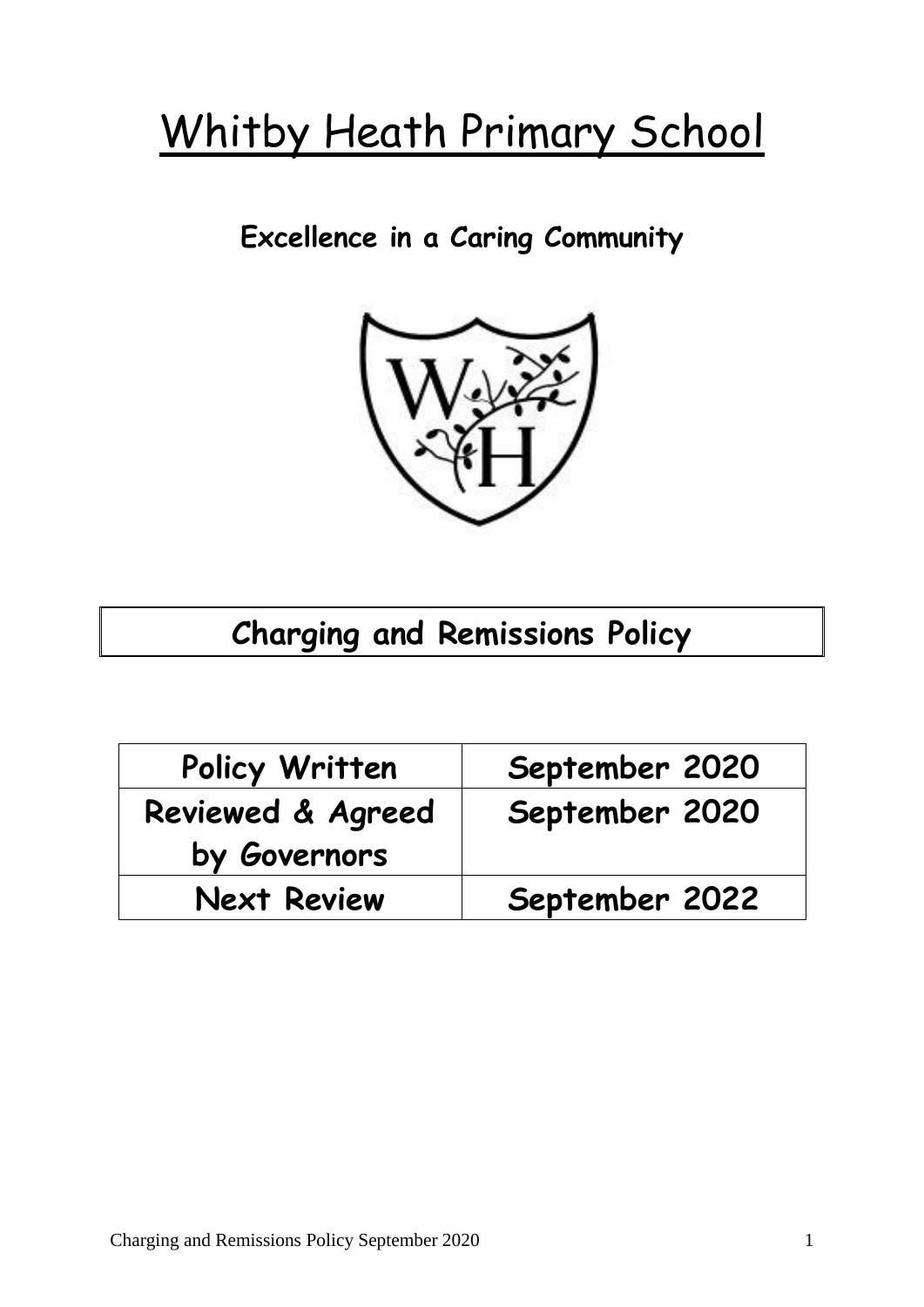# **1. Introduction**

We do not charge for any activity undertaken as part of the National Curriculum. The Governors and staff of this school believe that ideally no child should miss an opportunity to share in any of the learning experiences, which we provide because of lack of funding.

## **2. Voluntary Contributions**

- **2.1** When organising school trips or visits, which enrich the curriculum and educational experience of the children, the school invites parents to contribute to the cost of the trip. All contributions are voluntary. If we do not receive sufficient voluntary contributions, it may be necessary to either subsidise or cancel a trip. If a trip goes ahead, it may include children whose parents have not paid any contribution. We do not treat these children differently from any others.
- **2.2** If a parent wishes their child to take part in a school trip or event, but is unwilling or unable to make a voluntary contribution, we aim to allow the child to participate fully in the trip or activity. Sometimes the school pays the additional costs in order to support the visit.
- **2.3** The following is a list of additional activities organised by the school, where a request for voluntary contributions from parents is made. These activities are known as 'optional extras'. This list is not exhaustive:
	- Visits to museums,
	- Sporting activities which require transport expenses,
	- Outdoor adventure activities,
	- Visits to the theatre,
	- Educational visits,
	- Visiting theatre groups, poets, artists, musicians, etc.

#### **3. Residential Visits**

If the school organises a residential visit in school time or mainly school time, which is to provide education directly related to the National Curriculum, we do not make any charge for the education provided. However, we do make a charge to cover the costs of activities, board and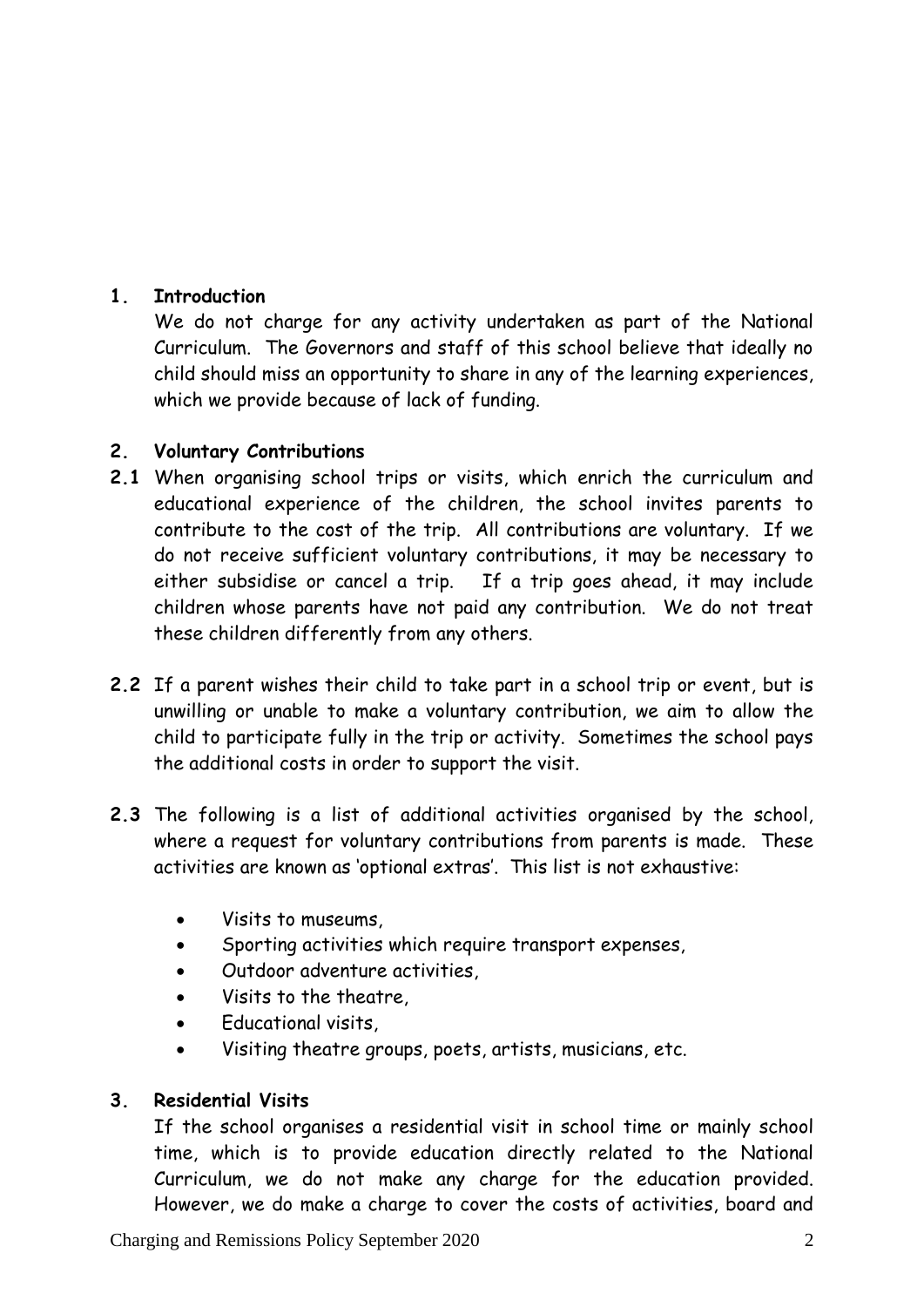lodging and for transport. Parents who receive benefits or free school meals are not required to contribute towards the board and lodgings of residential trips but may wish to donate towards the travel costs and voluntary contributions may be requested.

### **4. Music Tuition**

- **4.1** All children study music as part of the normal school curriculum. We do not charge for this. We do offer additional individual music lessons to pupils, outside of curriculum hours – there is a charge for these lessons.
- **4.2** Where we are able to provide individual or group music tuition that is not part of the National Curriculum a charge will be made. Peripatetic music teachers teach individual or small group lessons. A charge is made for these lessons, which take place within or outside normal school hours subject to the parents/carer requesting the tuition. Parents will be advised accordingly about additional music tuition.

#### **5. Swimming**

At several stages during Key Stage 2 all children are provided with the opportunity to attend swimming lessons.These take place in school time and are part of the National Curriculum. We make no charge for this activity. We inform parents when these lessons are to take place, and we ask parents for their written permission for their child to take part in swimming lessons.

#### **6. After School Clubs**

The school offers various after school clubs and activities, where these are independently run and organised a fee is payable for the sessions.

#### **7. School Lettings**

Parts of the school are available for letting as per the terms of the letting agreement. The school has adopted the letting charges as defined by the local authority.

#### **8. Charging Principles**

- Parents have a right to know how each trip is funded. The school will provide this information on request.
- The total cost of the trip or visit includes all reasonable costs required to ensure that the trip is both financially viable and can operate safely. Such costs could include additional teaching and/or support staff. Volunteer, teacher or support staff's travel, board and lodging costs where required to support the visit.